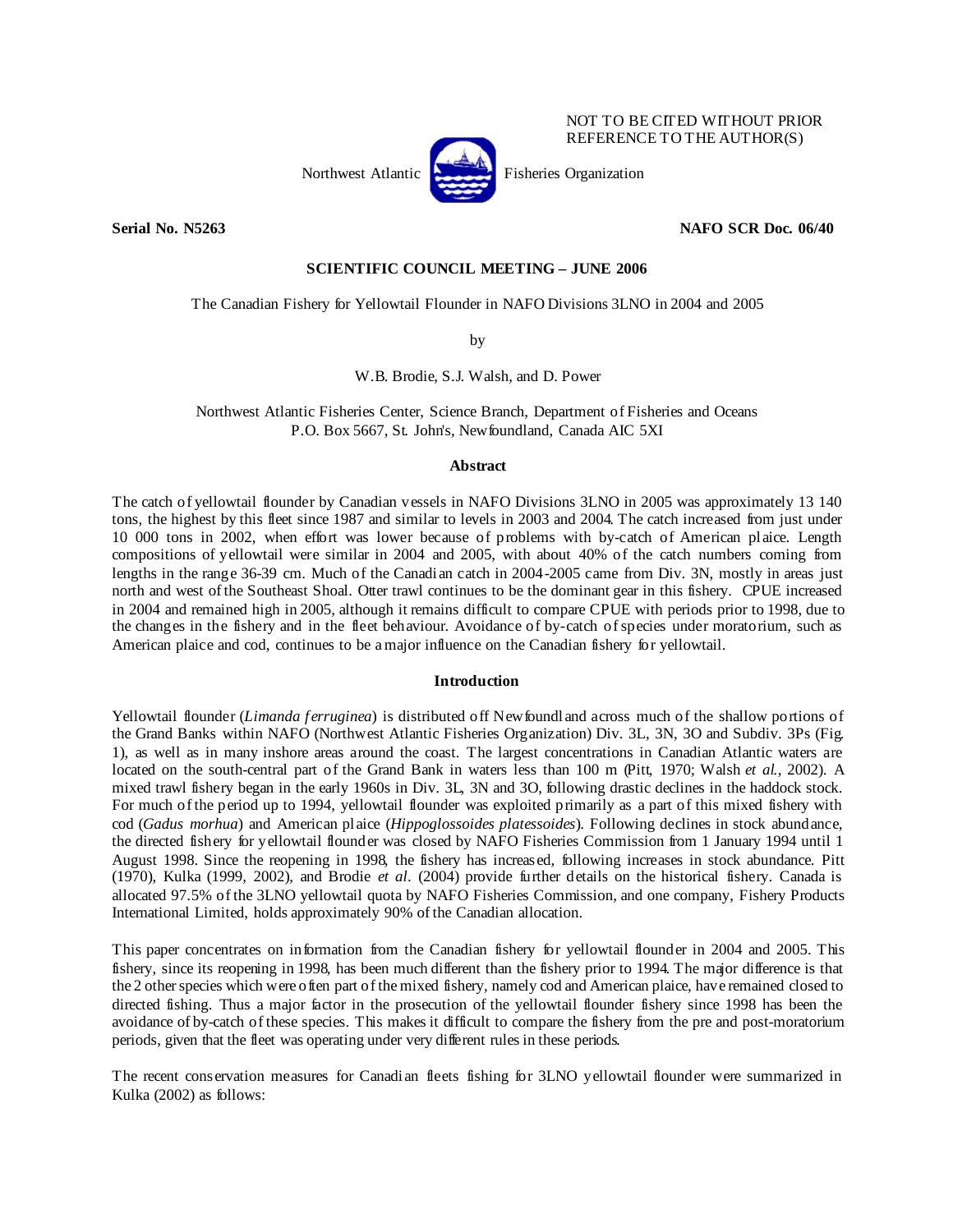- Canadian vessels were restricted to fishing inside 200 miles in 3LNO.
- A minimum mesh size of 145 mm was to be used when directing for 3LNO yellowtail flounder.
- The by-catch protocols were applied pursuant to Part I, Section A.4(b) of the NAFO Conservation and Enforcement Measures, which states that "In cases where a ban on fishing is in force, incidental catches of the species concerned may not exceed 1 250 kg or 5%, whichever is the greater". The percentage is calculated as the percentage, by weight, for each species of the total catch retained on board.
- The small fish protocols were applied with a minimum fish size of 30 cm for yellowtail flounder in 3LNO. Areas will be closed for the specified fleet sector for a minimum of 10 days when the number of undersized yellowtail flounder reaches or exceeds 15% of the catch. The fishery can only re-open following a test fishery indicating that small fish is no longer a problem.
- Vessels directing for 3LNO yellowtail flounder were be subject to 100% observer coverage inside 200 miles in order to facilitate monitoring of conservation measures and collection of data. \*
- A dockside-monitoring program is to be in place to monitor all landings.
- \* A change in these measures was introduced in 2004, permitting less than 100% observer coverage in both 2004 and 2005, as part of a pilot project.

In 2004 and 2005, voluntary measures were again taken by the fleet, including continued use of rigid sorting grates in the trawls to reduce by-catch (primarily cod), and closure of the fishery during the peak spawning time for yellowtail flounder, approximately 15 June to 31 July.

### **Methods**

Fishery observers collected geo-referenced (latitude and longitude) information on the catch, effort, size of fish and other details of the capture of yellowtail flounder such as gear configuration and fishing strategies from the 1998- 2005 large-vessel yellowtail flounder fishery. Each vessel greater than 100 feet in length, which comprises almost all the fishing effort, was required to carry an observer. During 2004, this regulation was replaced by a pilot project which allowed coverage in approximately 60% of the trips, and this was continued in 2005.

A multiplicative model was used to analyze the catch and effort data for this stock as in assessments prior to the moratorium (Brodie *et al*., 1994), and in recent years (Brodie *et al*., 2004). Because data from NAFO Statistical Bulletins exist only from 1974 onward in a format that identifies yellowtail as a main (directed fishery) species, it was decided to use Canada (Newfoundland) trawler data from 1965 to 1993, along with 1998-2005 data obtained from the Statistics Branch of the Department of Fisheries and Oceans in St. John's to derive a standardized catch rate series. It should be noted that for some years, particularly the late 1970s and since 1998, the Canadian fleet provided the only source of CPUE data for this stock. The historical data used in the model were the same data used to calculate the CPUE series in previous assessments (Brodie *et al*. 2004). Factors included in each model were a combination country-gear-tonnage-class category type (CGT), month, NAFO Division and year. Consistent with previous catch rate standardizations individual observations of catch less than 10 tons or effort less than 10 hours fished were eliminated prior to analysis. Subsequently, any remaining categories with less than five data points in total were also eliminated. Plots of residuals from a preliminary run indicated data with higher levels of catch and effort tended to be less variable, therefore a weighted regression was conducted.

# **Description of the Fishery**

#### *Catch trends*

Figure 1 shows the catch and TAC history of the 3LNO yellowtail flounder stock. The Canadian catch peaked at just over 28 000 tons in 1973, but has not exceeded 18 500 tons since then. Following TAC increases, catches by the Canadian fleet increased steadily from 1998 to 2003 (Table 1), except for a decline in 2002 when by-catch of American plaice necessitated a reduction in effort. Catches in 2003 to 2005 were between 12 500 and 13 140 tons, with the latter value, from 2005, being the highest by Canada since 1987.

Canadian catches from 1973 onward are shown in Table 1, by year, Division and gear. With the exception of the 1991-1993 period when Canadian vessels pursued a mixed fishery for American plaice and yellowtail flounder in Div. 3O, the majority of catches has been taken in Div. 3N, by otter trawls. Canadian catches in Div. 3N were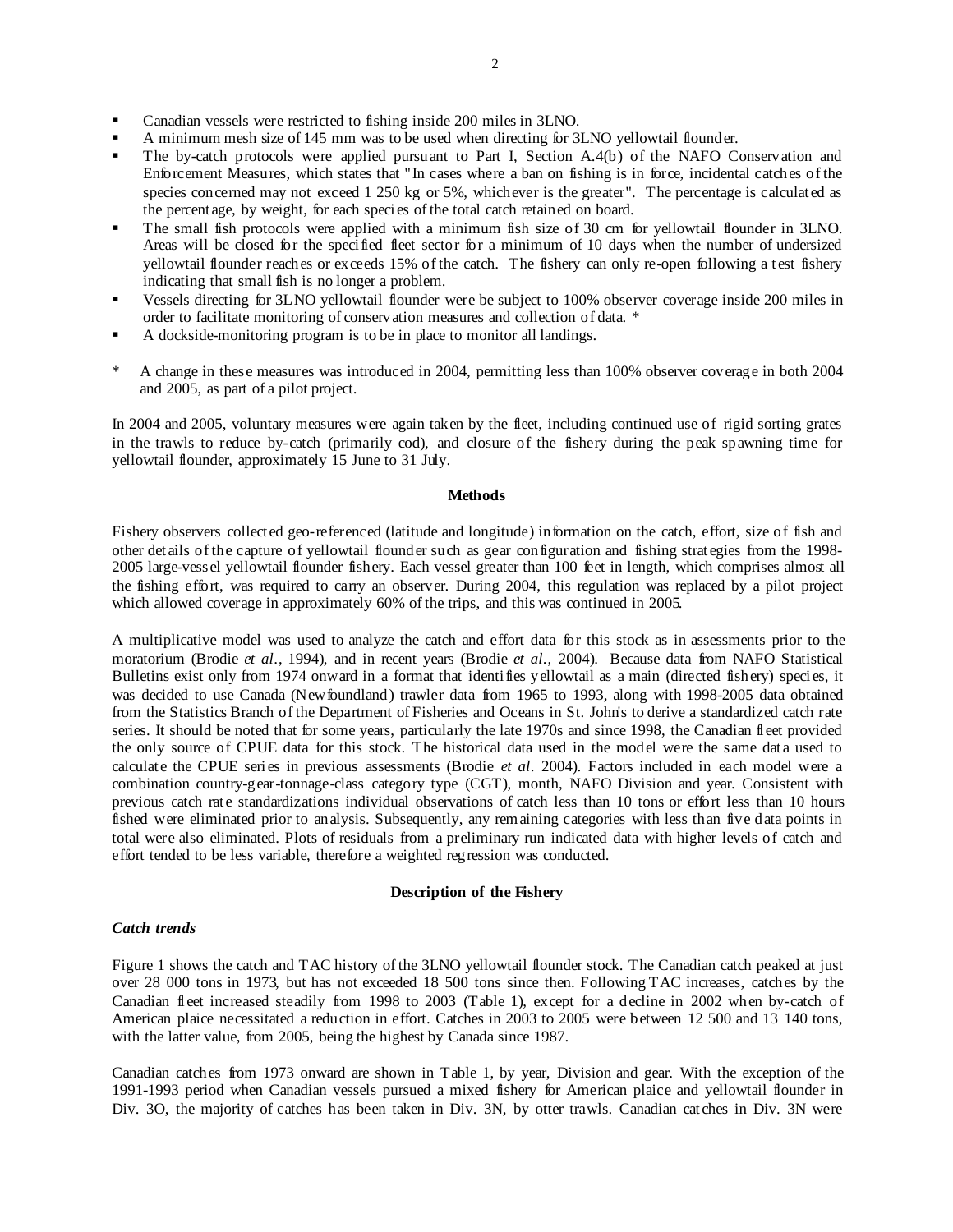relatively stable between 7 200 and 8 700 tons from 2000-2004, but increased to almost 10 600 tons in 2005, the highest value in 25 years. The Canadian catch of yellowtail flounder in Div. 3O in 2004 and 2005 was around 2 500 tons in each year. In Div. 3L, the 2004 catch of 2 760 tons was the highest since 1986, but the 2005 catch was only about one-tenth of that level, similar to 2001-2003.

The fishery in both 2004 and 2005 was almost all otter trawl, with small catches by gillnet in inshore 3L in both years (Table 2). Catches were taken in all months except July 2005, and temporal patterns were very similar in 2004 and 2005, with peak monthly catches occurring in April-May of both years. This contrasts with 2002-2003, when over 57% of the landed weight was taken in the last 4 months in both years. A significant part of the catch in 2004 and 2005 was taken by a larger vessel class (TC 6) new to the Canadian fishery in 2003, which froze yellowtail flounder at sea to be re-processed subsequently at shore-based plants.

The use of sorting grates, aimed at reducing cod by-catch, continued as a voluntary measure in 2004 and 2005. American plaice has been the main by-catch in the Canadian fishery for yellowtail flounder since 1998. During 2004 and 2005, it constituted about 9.6 and 9.2% of the total catch in the yellowtail flounder fishery, compared to 2.8 and 2.4% for cod. By-catches of both species were lower in the first quarter of both years, when cod and American plaice are probably distributed in deeper water. In both years, yellowtail flounder comprised 87-88% of the total landings in this fishery.

# *Length composition*

At-sea observers measured in excess of 210 000 yellowtail flounder in each of 2002 to 2004 (215 000 in 2004). With the reduction in observer coverage introduced during 2004, and in effect for all of 2005, the number of measurements was reduced to 162 000. Observed codend mesh sizes ranged from 146 to 159 mm in 2004-05, with a predominance at 152-154 mm in 2004, and 151-152 mm in 2005. The length frequencies observed in 2004 and 2005 were very similar, with a mode at 36-37 cm (Fig. 2). About 40% of the catch in numbers in each year was between 36 and 39 cm in length. This is virtually identical to the results for 2000 to 2003 (Kulka, 2002; Brodie *et al*., 2004). Annual mean lengths in the Canadian fishery from 2000 to 2003 ranged from 37.6 to 38.3 cm, but were slightly lower in 2004 and 2005, at 37.0 and 37.1 cm; this can be seen by comparing 2003 with 2004 and 2005 in Fig. 2. About 2 to 2.6% of the catch in numbers in 2004 and 2005 was less than 30 cm, similar to 2003, and well below the small fish protocol of 15%.

Otoliths were collected in both years, but ageing of samples has not been carried out in recent years, pending the outcome of detailed studies on ageing methodology (Dwyer *et al*., 2003).

# *Spatial pattern*

Since the fishery reopened in 1998, much of the distribution of effort by the Canadian fleet has been relatively localized (Kulka, 2002; Brodie *et al*., 2004). In 2004-2005, much of the Canadian catch came from the area in central 3N, just to the north and west of the Southeast Shoal (Fig. 3). This figure shows a small geographical area, where 33% of the 2005 Canadian catch occurred. Since 2000, at least 22% of the catch, and as high as 40%, has come from this area. The size of this rectangular area is approximately 420 square nautical miles, or about 1.2% of the area on the Grand Bank less than 50 fm (91 m) in depth. Other important locations for the fishery include an area on the 3L/3N border, and an area in Div. 3O just east of 52 degrees longitude (Fig. 4).

# *CPUE*

Tables 3A and 3B show the results of the CPUE analysis and Fig. 5 shows the standardized series from 1965 to 2005. In the top panel of Fig. 5, the catch per unit of effort declined steadily from 1965 to 1976, then increased marginally to a relatively stable level from 1980-85. The index again declined sharply in 1986 and remained at this relatively low level through to 1990. In 1991 the CPUE declined by almost half to the lowest level observed. The catch rate in 1998, after more than four and a half years of moratorium, increased sharply to a level comparable to the late 1960s. Catch rates increased by more than 25% between 1998 and 2004 and in 2004-2005 were comparable to the highest on record, i.e. at the start of the directed fishery in 1965. Monthly coefficients (Table 3A) indicated that CPUE was highest during the fall period (September-October). Data from the Canadian fleet indicate that by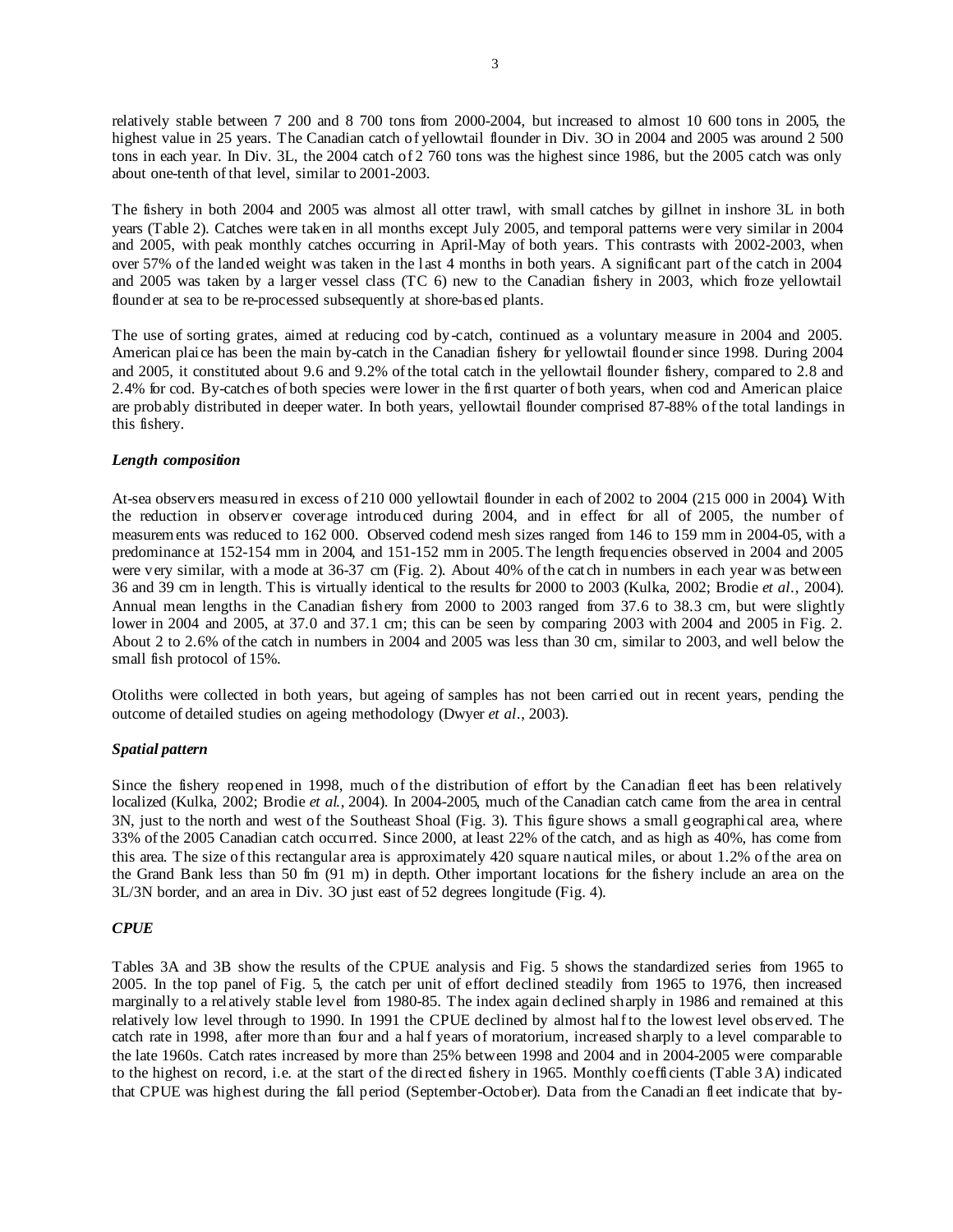catch of American plaice has been problematic in this fishery, around 10%, since 2001, but no attempt has been made to account for this factor in the CPUE analyses.

Standardizations of the data separately by Division (Fig. 5, lower panel) showed that, overall, the historical trends were the same, although the catch rate is generally lower in Div. 3O than in Div. 3N, and that large fluctuations tend to occur more frequently in Div. 3O, primarily before 1985. In the period since the resumption of the directed fishery, from 1998-2005, catch rates showed opposite trends within each division between 1998 to 2001. CPUE increased sharply in Div. 3N from 2002 to 2004-2005, and has been relatively stable in Div. 3O since 2000.

As noted previously, e.g. Brodie *et al.* (2004), the fluctuations in the combined index from 1990 to 1993 was due primarily to the switch in effort of the fleet to Div. 3O. A substantial part of the effort labelled 'directed' for one species or the other in this Division was actually effort directed at a mixed fishery for American plaice and yellowtail flounder during 1991-1993. Given this major shift in the fishery from the 1965-90 to 1991-93, some caution must be used in comparison of catch rates between these periods. Nonetheless, it is reasonable to interpret the 1991-1993 values for CPUE as another indication that the stock was low at that time. Since the resumption of the fishery in 1998, there has been a by-catch restriction of 5% for both American plaice and cod which directly affected the fishing pattern of the Canadian fleet. The vessels spent additional time searching for good catches of yellowtail with low by-catches of both restricted species, which they found mainly in the central and northern areas of Div. 3N. Avoidance of yellowtail flounder too small for filleting machines (less than about 35 cm) has also been a factor in the fishery in recent years. Once again, caution should be used in comparing post-moratorium catch rates with other fishery periods. However, the overall CPUE since 1998, under the constraint of 5% by-catch limitations, suggests that the stock size has increased to a relatively high level, in agreement with survey indices (Walsh *et al*., 2006; Gonzalez-Troncoso *et al.*, 2006; Maddock-Parsons and Brodie, 2005).

#### **References**

- Brodie, W.B., S.J. Walsh, D. Power and M.J. Morgan. 1994. An assessment of the yellowtail flounder stock in Divisions 3LNO. NAFO SCR Doc. 94/44:40p
- Brodie, W.B., D.W. Kulka, and D.Power. 2004. The Canadian Fishery for Yellowtail Flounder in NAFO Divisions 3LNO in 2002 and 2003. NAFO SCR Doc. 04/41, Serial No. N4992. 16 p.
- Dwyer, K.S., S.J.Walsh, and S.E.Campana. 2003. Age determination, validation and growth of Grand Bank yellowtail flounder (*Limanda ferruginea*). ICES Journal of Marine Science, 60: 1123-1138.
- Gonzalez-Troncoso, D., C Gonzalez, and X Paz. 2006. Atlantic cod and Yellowtail flounder Indeices from the Spanish Survey Conducted in Divisions 3NO of the NAFO Regulatory Area. NAFO SCR Doc. 06/13, Ser.No. N5228.
- Kulka, D. W. 1999. A re-emerging fishery Description of the 1998 yellowtail flounder fishery on the Grand Banks with a comparison to the historic effort. NAFO SCR Doc. 99/61. 38 p.
- Kulka, D.W. 2002. Description of the 2001 Yellowtail Flounder Fishery on the Grand Banks with Comparison to Past Years. NAFO SCR Doc 02/73, Ser. No. N4686.
- Maddock Parsons, D., and W.B. Brodie. 2005. Update on Cooperative Surveys of Yellowtail Flounder in NAFO Divisions 3LNO, 1996-2004. NAFO SCR Doc. 05/09, Ser. No. N5087, 23 p.
- Pitt, T.K. 1970. Distribution, abundance, and spawning of yellowtail flounder, *Limanda ferruginea*, in the Newfoundland area of the Northwest Atlantic. J. Fish. Res. Bd. Can. Vol 27. No. 12: 2261-2271.
- Walsh, S.J., M.F. Veitch, W.B. Brodie, and W.R. Bowering. 2002. The distribution and abundance of yellowtail flounder (*Limanda ferruginea*) from the Canadian annual bottom trawl surveys of the Grand Bank, NAFO Divisions 3LNO, from 1984-2001. NAFO SCR Doc. 02/43, Ser. No. N4654, 51 p.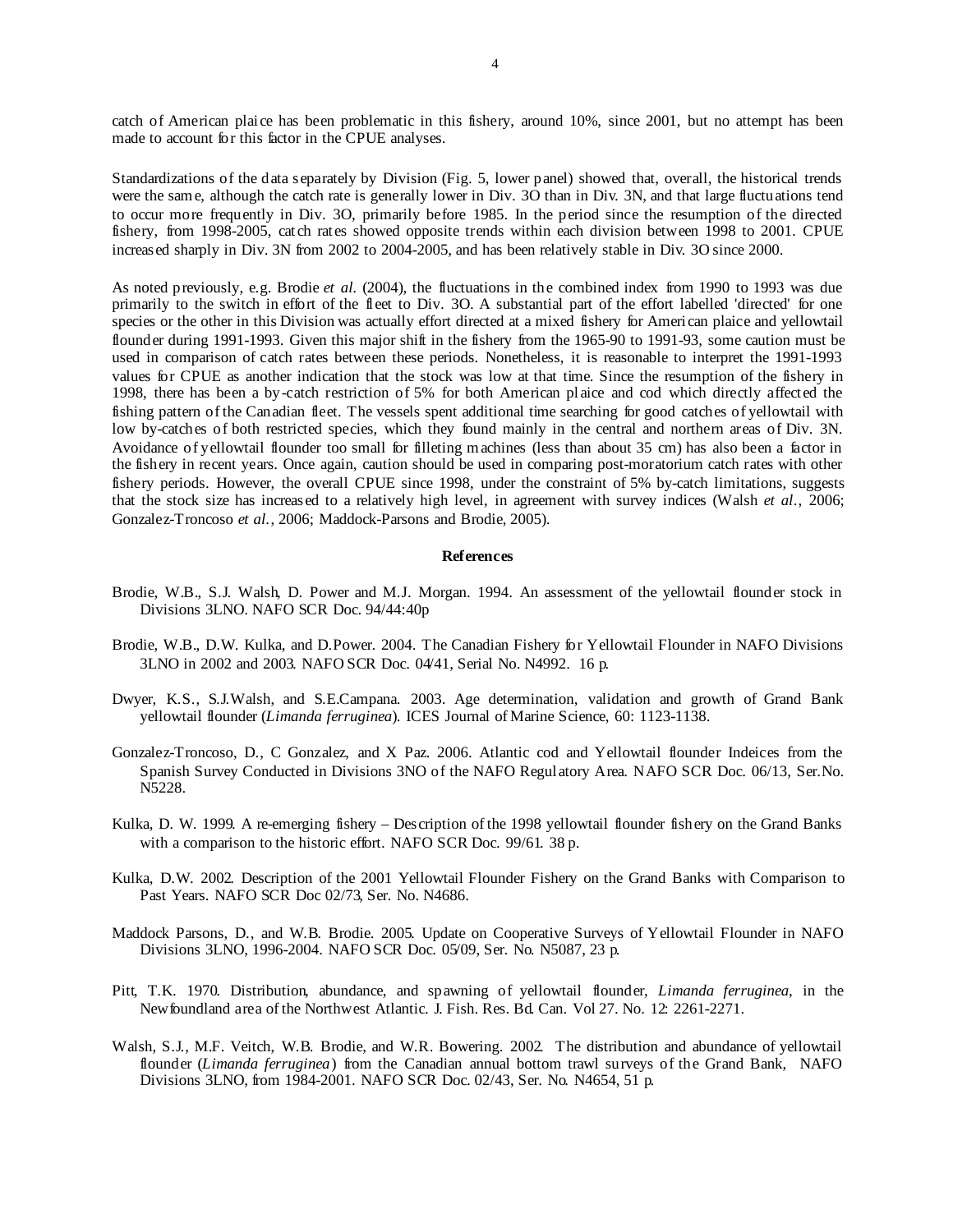Walsh, S.J., M.F. Veitch, W.B. Brodie, and E Colbourne. 2006. Distribution and Abundance of Yellowtail flounder (*Limanda ferruginea*) on the Grand Bank, NAFO Divisions 3LNO, from C anadian bottom trawl survey estimates from 1984-2006. NAFO SCR Doc. 06/41, Ser. No. N5264.

|  | Table 1. Canadian catches of yellowtail flounder by division, from 1973 to 2005. Data from 2003-05 are from preliminary |  |  |  |  |  |  |  |
|--|-------------------------------------------------------------------------------------------------------------------------|--|--|--|--|--|--|--|
|  | Canadian ZIF statistics and maybe slightly different from STATLANT data.                                                |  |  |  |  |  |  |  |

|             |       | OTTER TRAWL  |       |        |             |
|-------------|-------|--------------|-------|--------|-------------|
| <b>YEAR</b> | 3L    | 3N           | 30    | 3LNO   | OTHER GEARS |
| 1973        | 4,188 | 21,470       | 2,827 | 28,475 | 17          |
| 1974        | 1,107 | 14,757       | 1,119 | 16,983 | 70          |
| 1975        | 2,315 | 13,289       | 2,852 | 18,456 | 2           |
| 1976        | 448   | 4,978        | 2,478 | 7,904  | 6           |
| 1977        | 2,546 | 7,166        | 1,583 | 11,295 | 0           |
| 1978        | 2,537 | 10,705       | 1,793 | 15,035 | 56          |
| 1979        | 2,575 | 14,359       | 1,100 | 18,034 | 82          |
| 1980        | 1,892 | 9,501        | 578   | 11,971 | 40          |
| 1981        | 2,345 | 11,245       | 515   | 14,105 | 17          |
| 1982        | 2,305 | 7,554        | 1,607 | 11,466 | 13          |
| 1983        | 2,552 | 5,737        | 770   | 9,059  | 26          |
| 1984        | 5,264 | 6,847        | 318   | 12,429 | 8           |
| 1985        | 3,404 | 9,098        | 829   | 13,331 | 9           |
| 1986        | 2,933 | 10,196       | 1,004 | 14,133 | 35          |
| 1987        | 1,584 | 10,248       | 1,529 | 13,361 | 59          |
| 1988        | 1,813 | 7,146        | 1,475 | 10,434 | 173         |
| 1989        | 844   | 2,407        | 1,506 | 4,757  | 252         |
| 1990        | 1,263 | 2,725        | 668   | 4,656  | 310         |
| 1991        | 798   | 2,943        | 2,284 | 6,025  | 564         |
| 1992        | 95    | 1,266        | 4,633 | 5,994  | 820         |
| 1993        |       | 2,062        | 3,903 | 5,965  | 782         |
| 1994        |       |              |       |        | 0           |
| 1995        |       |              |       |        | 2           |
| 1996        |       |              |       |        | 0           |
| 1997        |       | $\mathbf{1}$ |       | 1      | 0           |
| 1998        |       | 2,968        | 742   | 3,710  | 29          |
| 1999        |       | 5,636        | 107   | 5,743  | 3           |
| 2000        | 1,409 | 7,733        | 278   | 9,420  | 43          |
| 2001        | 183   | 8,709        | 3,216 | 12,108 | 130         |
| 2002        | 22    | 7,707        | 2,035 | 9,764  | 195         |
| 2003        | 28    | 8,186        | 4,482 | 12,696 | 1           |
| 2004        | 2,760 | 7,205        | 2,609 | 12,574 | 3           |
| 2005        | 284   | 10,572       | 2,283 | 13,139 | $\,1$       |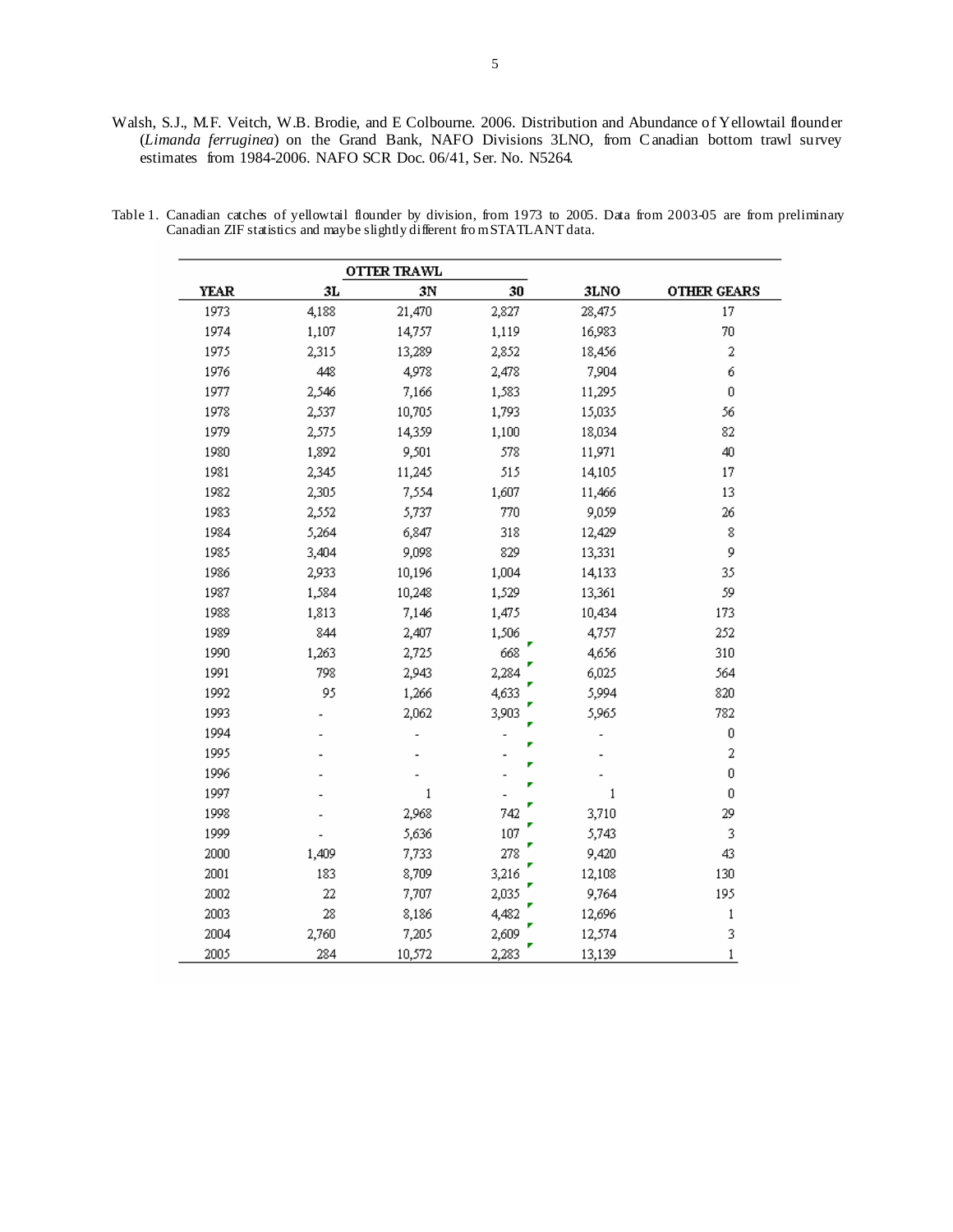|              |      | 3L      | 3N   | 30   | 3LNO  |
|--------------|------|---------|------|------|-------|
|              | OТ   | Gillnet | OТ   | OТ   | Total |
| Jan          |      |         | 530  | 7    | 537   |
| Feb          |      |         | 447  |      | 447   |
| Mar          |      |         | 1227 |      | 1227  |
| Apr          |      |         | 2271 | 36   | 2307  |
| May          |      |         | 888  | 1481 | 2369  |
| Jun          | 274  |         | 1096 | 100  | 1470  |
| Jul          | 15   | 2       | 44   | 31   | 92    |
| Aug          |      | 1       |      | 81   | 82    |
| $_{\rm Sep}$ | 427  |         | 9    | 546  | 982   |
| Oct          | 125  |         | 121  | 307  | 553   |
| Nov          | 955  |         | 321  | 20   | 1296  |
| $_{\rm Dec}$ | 964  |         | 251  |      | 1215  |
| Total        | 2760 | 3       | 7205 | 2609 | 12577 |

Table 2a. Canadian catches (ZIF data) of yellowtail flounder by Division, month, and gear, 2004.

Table 2b. Canadian catches (ZIF data) of yellowtail flounder by Division, month, and gear, 2005.

|              | 3L  |         | 3N    | 30   | 3LNO  |  |
|--------------|-----|---------|-------|------|-------|--|
|              | OТ  | Gillnet | OТ    | OТ   | Total |  |
| Jan          |     |         | 956   |      | 956   |  |
| Feb          |     |         | 765   |      | 765   |  |
| Mar          |     |         | 565   | 4    | 569   |  |
| Apr          |     |         | 1726  | 408  | 2134  |  |
| May          | 228 |         | 1025  | 932  | 2185  |  |
| Jun          | 56  |         | 758   | 138  | 952   |  |
| Jul          |     |         |       |      |       |  |
| Aug          |     | 1       |       | 123  | 124   |  |
| $_{\rm Sep}$ |     |         | 110   | 472  | 582   |  |
| Oct          |     |         | 1067  | 73   | 1140  |  |
| Nov          |     |         | 1491  | 133  | 1624  |  |
| Dec          |     |         | 2109  |      | 2109  |  |
| Total        | 284 | 1       | 10572 | 2283 | 13140 |  |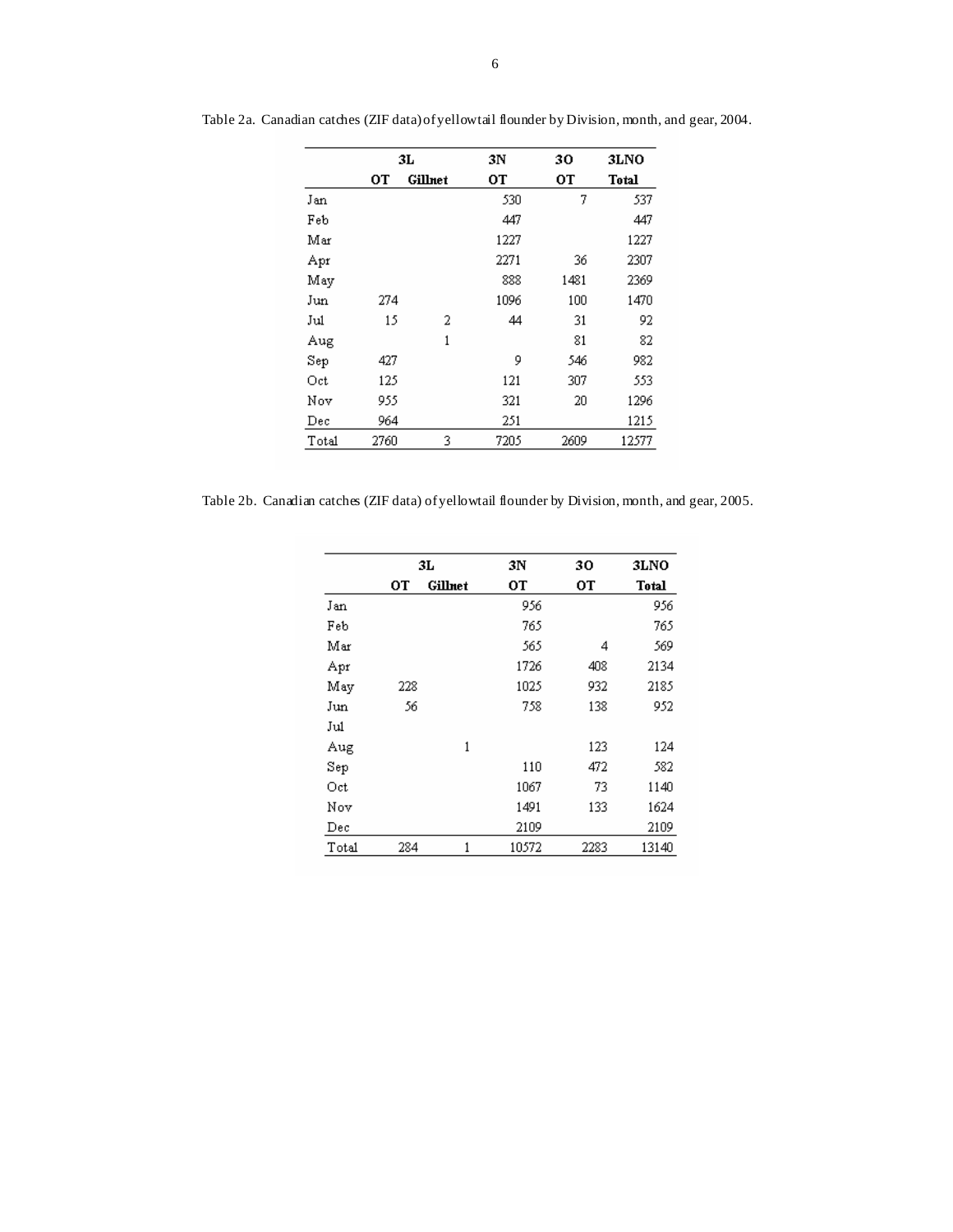| Table 3A. | ANOVA results and regression coefficients from a multiplicative model utilized to derive a standardized catch rate |
|-----------|--------------------------------------------------------------------------------------------------------------------|
|           | series for Yellowtail flounder in NAFO Div. 3LNO (2005 based on preliminary data).                                 |

| REGRESSION OF<br>R. .<br>MULTIPLE<br>MULTIPLE                                  | $R$ SQUARED                                                                                                                        |                                                                                                                      | MULTIPLICATIVE MODEL                                                                                                                                                                                              | 0.762<br>0.581                                                                                                                                                                   |                                                                                                                          |
|--------------------------------------------------------------------------------|------------------------------------------------------------------------------------------------------------------------------------|----------------------------------------------------------------------------------------------------------------------|-------------------------------------------------------------------------------------------------------------------------------------------------------------------------------------------------------------------|----------------------------------------------------------------------------------------------------------------------------------------------------------------------------------|--------------------------------------------------------------------------------------------------------------------------|
| ANALYSIS                                                                       | OF VARIANCE                                                                                                                        |                                                                                                                      |                                                                                                                                                                                                                   |                                                                                                                                                                                  |                                                                                                                          |
| SOURCE OF<br>VARI ATI ON<br>$- - - - - - -$                                    | DF<br>$-$                                                                                                                          | SUMS OF<br><b>SQUARES</b><br>$- - - - - -$                                                                           |                                                                                                                                                                                                                   | <b>ME AN</b><br><b>SQUARE</b><br>------                                                                                                                                          | F-VALUE                                                                                                                  |
| <b>INTERCEPT</b><br>REGRESS I ON<br>Cntry Gear TC<br>Division<br>Month<br>Year | 1<br>52<br>3<br>$\overline{2}$<br>11<br>36                                                                                         | 4.29E1<br>9.57E0<br>7.90E-1<br>$9.08E - 1$<br>$4.56E - 1$<br>6.33E0                                                  |                                                                                                                                                                                                                   | 4.29E1<br>$1.84E-1$<br>$2.63E-1$<br>$4.54E - 1$<br>$4.14E - 2$<br>$1.76E-1$                                                                                                      | 25.666<br>36.740<br>63.343<br>5.780<br>24.540                                                                            |
| <b>RESIDUALS</b><br>TOTAL                                                      | 962<br>1015                                                                                                                        | 6.90E0<br>5.93E1                                                                                                     |                                                                                                                                                                                                                   | $7.17E-3$                                                                                                                                                                        |                                                                                                                          |
| <b>REGRESSION</b>                                                              |                                                                                                                                    | <b>COEFFICI</b>                                                                                                      | <b>ENTS</b>                                                                                                                                                                                                       |                                                                                                                                                                                  |                                                                                                                          |
| <b>CATEGORY</b><br>Cntry   Gear   TC (1) 3125<br>(2) bi vi si on<br>(3) Month  | COD E<br>34<br>10                                                                                                                  | var<br>#<br>I NT                                                                                                     | REG.<br><b>COEF</b><br>0.085                                                                                                                                                                                      | STD.<br><b>ERR</b><br>0.115                                                                                                                                                      | NO.<br><b>OBS</b><br>1015                                                                                                |
| Year $(4)$ $(1)$<br>(2)<br>(3)                                                 | 65<br>3114<br>3124<br>3126<br>$\overline{3}\overline{2}$<br>35<br>1<br>$\overline{c}$<br>$\overline{3}$<br>4<br>5                  | 1<br>$\overline{2}$<br>$\frac{3}{4}$<br>5<br>6<br>$\overline{7}$<br>8<br>9<br>10                                     | $-0.296$<br>$-0.230$<br>$-0.075$<br>$-0.220$<br>$-0.257$<br>$-0.106$<br>$-0.200$<br>$-0.136$<br>- 0. 164<br>$-0.126$<br>$-0.204$                                                                                  | 0.033<br>0.034<br>0.054<br>0.028<br>0.027<br>0.076<br>0.071<br>0.060<br>0.049<br>0.042                                                                                           | 162<br>153<br>50<br>211<br>240<br>24<br>28<br>41<br>70<br>134                                                            |
| (4)                                                                            | $\ddot{\mathbf{6}}$<br>7<br>8<br>9<br>11<br>12<br>66<br>67<br>68<br>69<br>70<br>71<br>72<br>73<br>74<br>75<br>76<br>77<br>78<br>79 | 11<br>12<br>13<br>14<br>15<br>16<br>17<br>18<br>19<br>20<br>21<br>22<br>23<br>24<br>25<br>26<br>27<br>28<br>29<br>30 | $-0.223$<br>$-0.122$<br>0.013<br>-0.096<br>-0.010<br>$-0.044$<br>$-0.095$<br>-0.236<br>$-0.400$<br>$-0.397$<br>$-0.429$<br>$-0.534$<br>$-0.404$<br>-0.819<br>$-0.833$<br>-0.899<br>$-0.750$<br>$-0.710$<br>-0.694 | 0.042<br>0.043<br>0.044<br>0.044<br>0.047<br>0.054<br>0.145<br>0.154<br>0.143<br>0.134<br>0.121<br>0.119<br>0.119<br>0.118<br>0.122<br>0.121<br>0.130<br>0.123<br>0.119<br>0.119 | 133<br>128<br>123<br>109<br>73<br>55<br>11<br>12<br>14<br>20<br>42<br>41<br>45<br>50<br>37<br>38<br>26<br>38<br>51<br>47 |
| <b>CATEGORY</b><br>(4)                                                         | CODE<br>80<br>81<br>82<br>83                                                                                                       | <b>VAR</b><br>#<br>31<br>32<br>33<br>34                                                                              | REG.<br><b>COEF</b><br>$-0.577$<br>$-0.585$<br>$-0.679$<br>$-0.535$                                                                                                                                               | STD.<br><b>ERR</b><br>0.125<br>0.126<br>0.129<br>0.128                                                                                                                           | NO.<br><b>OBS</b><br>30<br>30<br>24<br>24                                                                                |

|                                                                                 | 84<br>85<br>86<br>87<br>88<br>89<br>90<br>91<br>92<br>93<br>98<br>99<br>100<br>101<br>102<br>103<br>104<br>105 | 35<br>36<br>37<br>38<br>39<br>40<br>41<br>42<br>43<br>44<br>45<br>46<br>47<br>48<br>49<br>50<br>51<br>52 | -0. 570<br>$-0.520$<br>$-0.861$<br>$-0.799$<br>-0.877<br>$-0.899$<br>$-0.740$<br>$-1.356$<br>$-1.184$<br>$-0.871$<br>$-0.242$<br>$-0.185$<br>-0.084<br>$-0.291$<br>$-0.370$<br>-0. 160<br>0.016<br>0.016 | 0.128<br>0.125<br>0.126<br>0.126<br>0.129<br>0.138<br>0.139<br>0.131<br>0.135<br>0.132<br>0.145<br>0.142<br>0.129<br>0.128<br>0.130<br>0.124<br>0.125<br>0.126 | 28<br>30<br>30<br>30<br>26<br>17<br>16<br>24<br>21<br>23<br>11<br>12<br>24<br>20<br>19<br>34<br>30<br>32 |
|---------------------------------------------------------------------------------|----------------------------------------------------------------------------------------------------------------|----------------------------------------------------------------------------------------------------------|----------------------------------------------------------------------------------------------------------------------------------------------------------------------------------------------------------|----------------------------------------------------------------------------------------------------------------------------------------------------------------|----------------------------------------------------------------------------------------------------------|
| LEGEND FOR AVOVA RESULTS:<br>CGT CODES:<br>3114<br>3124<br>$3125 =$<br>$3126 =$ | $=$                                                                                                            | $=$ Can(NFLD)<br><br>п<br>п                                                                              | ТC<br>TC <sub>5</sub><br>TC 6                                                                                                                                                                            | TC 4 Side<br>4<br>$\blacksquare$<br>$\blacksquare$                                                                                                             | Trawler<br>Stern Trawler                                                                                 |
| DIVISION CODES: $32 = 3L$ , $34 = 3N$ ,                                         |                                                                                                                |                                                                                                          |                                                                                                                                                                                                          | $35 = 30$                                                                                                                                                      |                                                                                                          |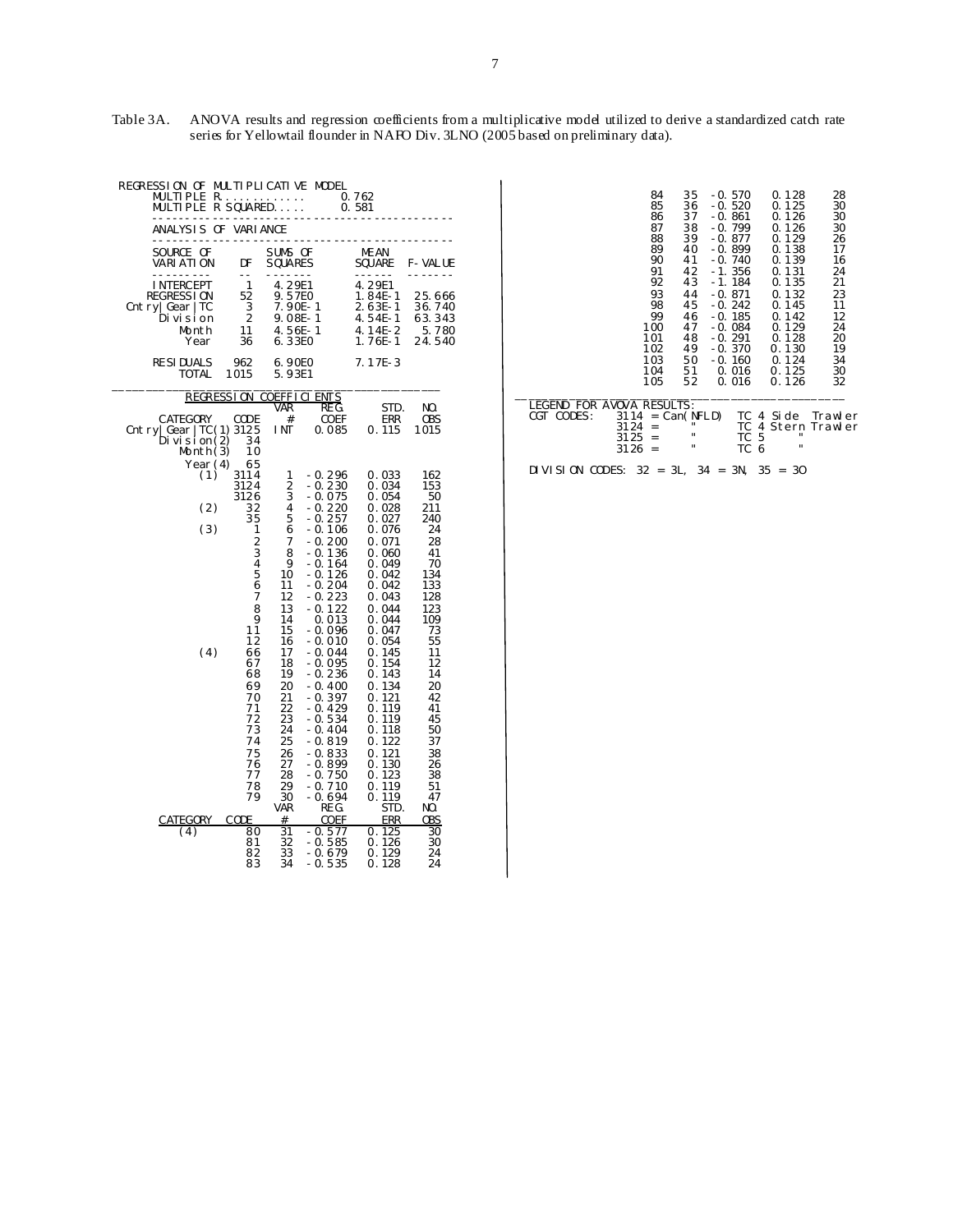Table 3B. Standardized catch rate index for Yellowtail flounder in NAFO Div. 3LNO from a multiplicative model utilizing HOURS FISHED as a measure of effort. (2005 based on preliminary data).

# PREDICTED CATCH RATE

|              | <b>LN TRANSFORM</b>    |                   |                          | <b>RETRANSFORMED</b> |                |                | % OF CATCH IN               |
|--------------|------------------------|-------------------|--------------------------|----------------------|----------------|----------------|-----------------------------|
| <b>YEAR</b>  | <b>MEAN</b><br>----    | S.E.<br>$- - - -$ | <b>MEAN</b><br>$- - - -$ | S.E.<br>$- - - -$    | CATCH<br>----- | <b>EFFORT</b>  | THIS ANALYSIS<br>---------- |
| 1965         | 0.0848                 | 0.0133            | 1.085                    | 0.125                | 3075           | 2834           | 39.5                        |
| 1966         | 0.0411                 | 0.0111            | 1.040                    | 0.109                | 4185           | 4024           | 32.7                        |
| 1967         | $-0.0105$              | 0.0142            | 0.986                    | 0.117                | 2122           | 2152           | 44.0                        |
| 1968<br>1969 | $-0.1515$<br>$-0.3157$ | 0.0095<br>0.0071  | 0.858<br>0.729           | 0.083<br>0.061       | 4180<br>10494  | 4869<br>14389  | 52.6<br>30.8                |
| 1970         | $-0.3119$              | 0.0036            | 0.733                    | 0.044                | 22814          | 31108          | 54.4                        |
| 1971         | $-0.3442$              | 0.0032            | 0.710                    | 0.040                | 24206          | 34083          | 58.4                        |
| 1972         | $-0.4488$              | 0.0032            | 0.640                    | 0.036                | 26939          | 42114          | 53.9                        |
| 1973         | $-0.3197$              | 0.0029            | 0.728                    | 0.039                | 28492          | 39140          | 74.4                        |
| 1974<br>1975 | $-0.7340$<br>$-0.7484$ | 0.0036<br>0.0033  | 0.481<br>0.474           | 0.029<br>0.027       | 17053<br>18458 | 35466<br>38936 | 82.0<br>72.1                |
| 1976         | $-0.8142$              | 0.0056            | 0.443                    | 0.033                | 7910           | 17842          | 60.5                        |
| 1977         | $-0.6654$              | 0.0041            | 0.515                    | 0.033                | 11295          | 21938          | 44.4                        |
| 1978         | $-0.6257$              | 0.0032            | 0.536                    | 0.030                | 15091          | 28158          | 61.5                        |
| 1979         | $-0.6091$              | 0.0032            | 0.545                    | 0.031                | 18116          | 33247          | 73.0                        |
| 1980<br>1981 | $-0.4922$<br>$-0.5004$ | 0.0048<br>0.0046  | 0.612<br>0.607           | 0.043<br>0.041       | 12011<br>14122 | 19627<br>23262 | 65.1<br>73.6                |
| 1982         | $-0.5943$              | 0.0052            | 0.552                    | 0.040                | 11479          | 20777          | 48.2                        |
| 1983         | $-0.4498$              | 0.0047            | 0.639                    | 0.044                | 9085           | 14227          | 50.3                        |
| 1984         | $-0.4848$              | 0.0050            | 0.617                    | 0.043                | 12437          | 20173          | 54.7                        |
| 1985         | $-0.4351$              | 0.0043            | 0.648                    | 0.043                | 13440          | 20736          | 50.6                        |
| 1986<br>1987 | $-0.7767$<br>$-0.7146$ | 0.0042<br>0.0043  | 0.461<br>0.490           | 0.030<br>0.032       | 14168<br>13420 | 30760<br>27382 | 62.5                        |
| 1988         | $-0.7921$              | 0.0050            | 0.453                    | 0.032                | 10607          | 23394          | 66.4<br>57.1                |
| 1989         | $-0.8143$              | 0.0073            | 0.443                    | 0.038                | 5009           | 11309          | 40.0                        |
| 1990         | $-0.6555$              | 0.0076            | 0.519                    | 0.045                | 4969           | 9573           | 45.8                        |
| 1991         | $-1.2709$              | 0.0055            | 0.281                    | 0.021                | 6589           | 23464          | 48.3                        |
| 1992         | $-1.0990$              | 0.0066            | 0.333                    | 0.027                | 6814           | 20444          | 59.3                        |
| 1993<br>1998 | $-0.7862$<br>$-0.1568$ | 0.0059<br>0.0093  | 0.456<br>0.854           | 0.035<br>0.082       | 6747<br>3736   | 14801<br>4375  | 68.4<br>91.4                |
| 1999         | $-0.1004$              | 0.0082            | 0.904                    | 0.082                | 5746           | 6356           | 94.2                        |
| 2000         | 0.0007                 | 0.0052            | 1.002                    | 0.072                | 9414           | 9398           | 99.2                        |
| 2001         | $-0.2062$              | 0.0048            | 0.815                    | 0.056                | 12240          | 15025          | 96.5                        |
| 2002         | $-0.2855$              | 0.0053            | 0.752                    | 0.055                | 9958           | 13236          | 98.0                        |
| 2003<br>2004 | $-0.0750$<br>0.1011    | 0.0037<br>0.0041  | 0.929<br>1.108           | 0.057<br>0.071       | 12707<br>12576 | 13673<br>11349 | 99.4<br>99.4                |
| 2005         | 0.1004                 | 0.0044            | 1.107                    | 0.073                | 13137          | 11866          | 66.1                        |
|              |                        |                   |                          |                      |                |                |                             |

AVERAGE C.V. FOR THE RETRANSFORMED MEAN: 0.074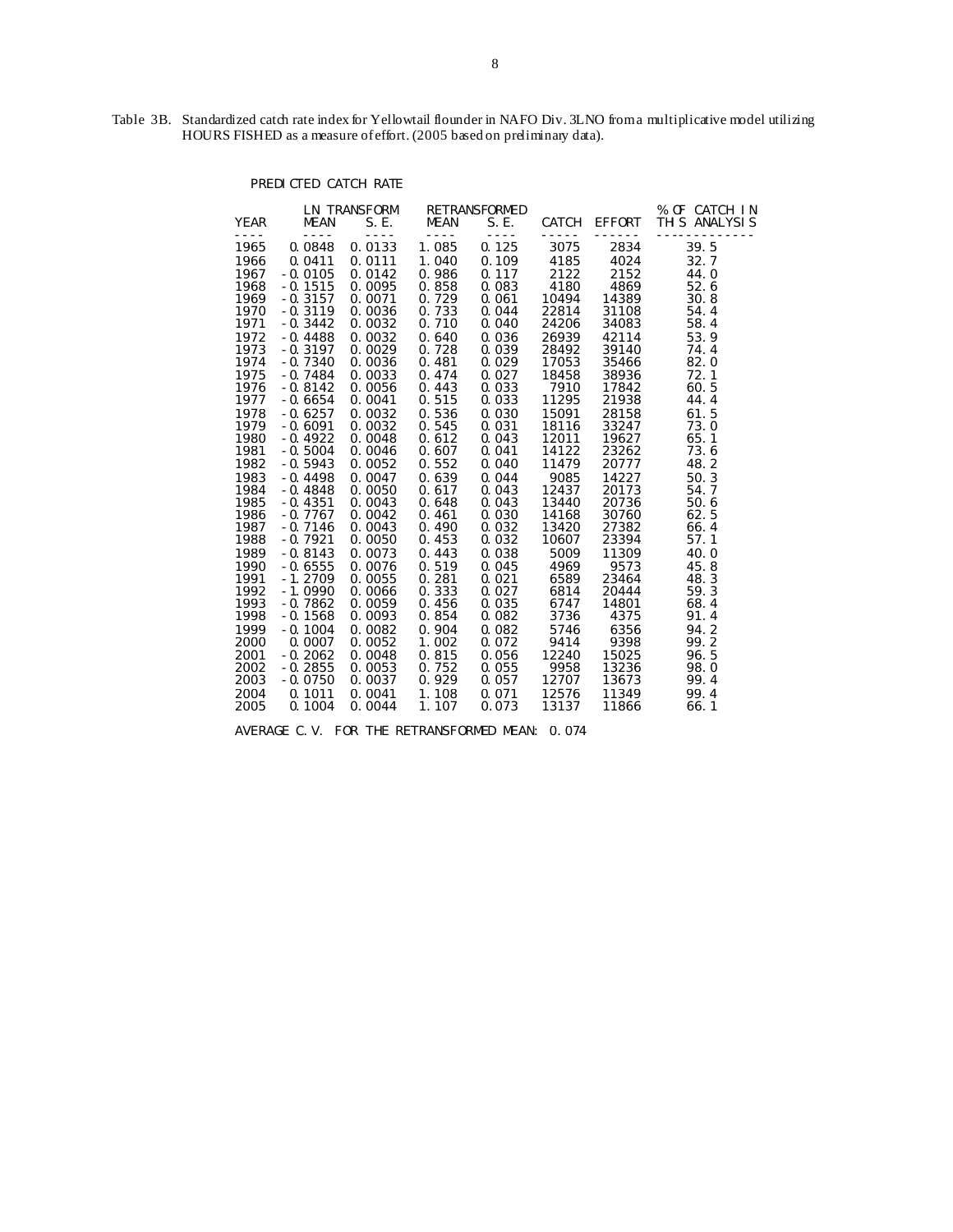

Fig. 1. Catches and TACs, yellowtail flounder in Div. 3LNO.



Fig. 2. Length compositions of yellowtail flounder caught in the Canadian fishery in Div. 3LNO in 2003 to 2005.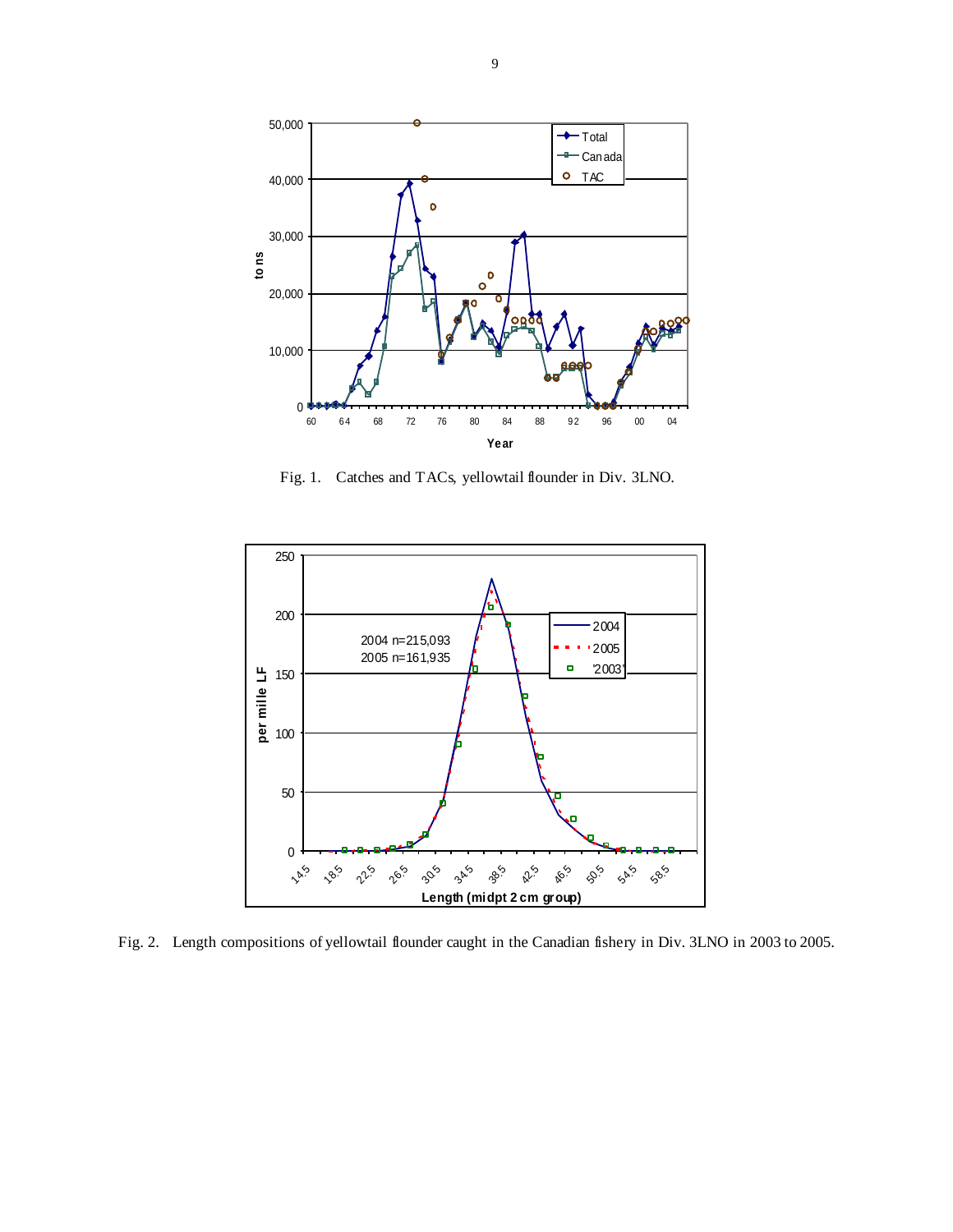

Fig. 3. Map showing small rectangular area near Southeast Shoal where C anadian fishery takes a high percentage of its yellowtail flounder catch.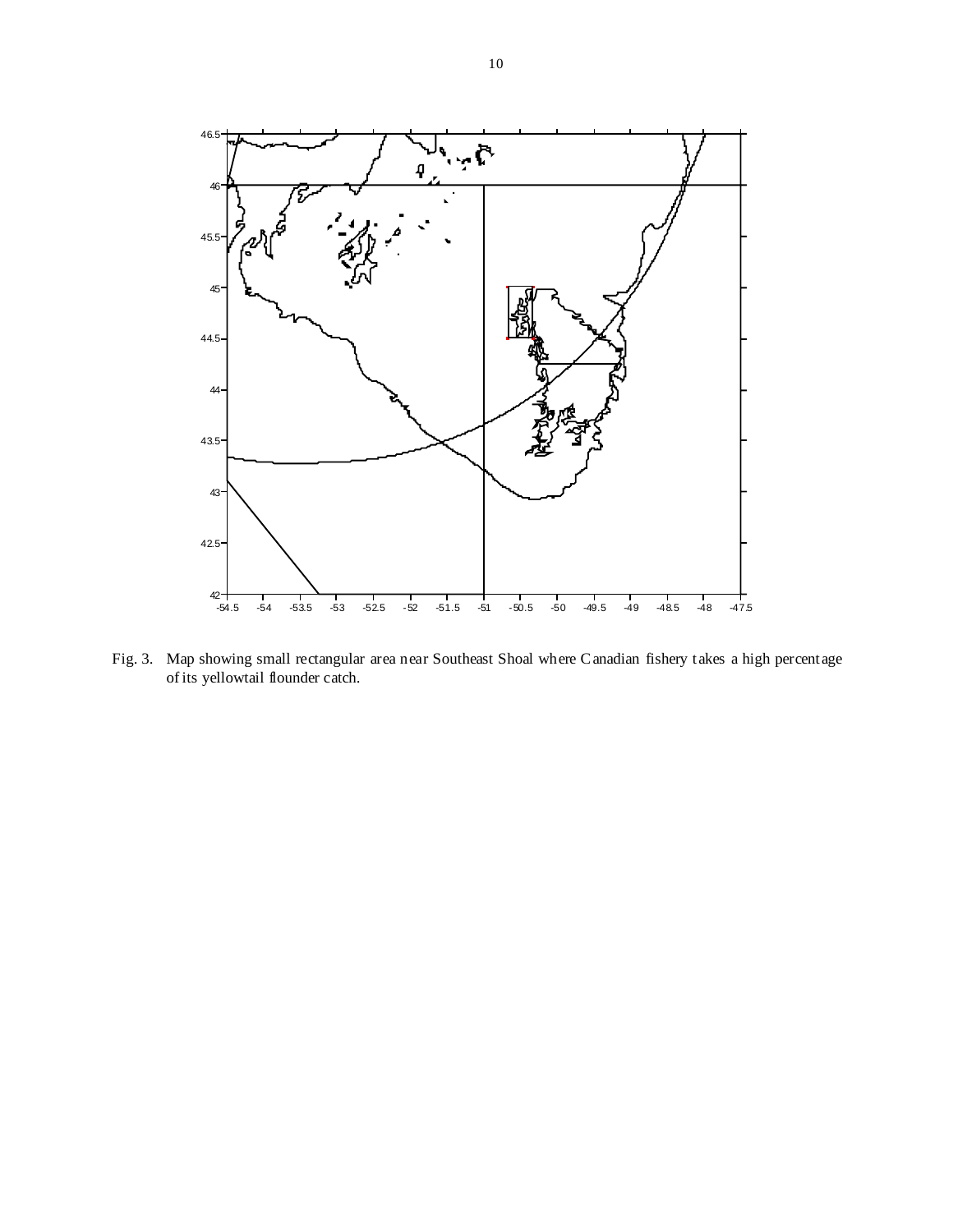

Fig. 4. Spatial distribution of Canadian catches of yellowtail flounder in Div. 3LNO in 2004 and 2005.